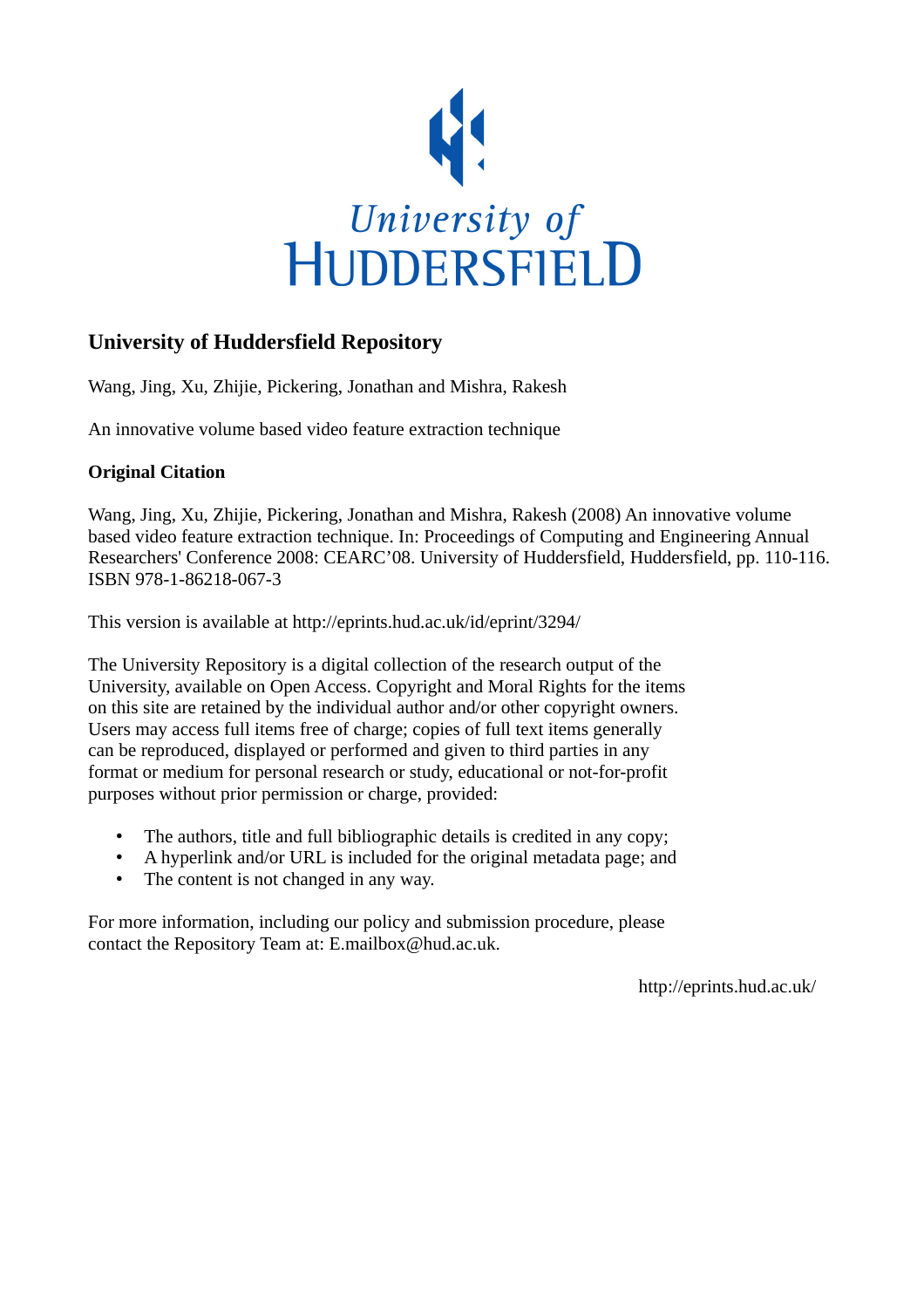# **AN INNOVATIVE VOLUME BASED VIDEO FEATURE EXTRACTION TECHNIQUE**

Jing Wang<sup>1</sup>, Zhijie Xu<sup>1</sup>, Jonathan Pickering<sup>1</sup> and Rakesh Mishra<sup>1</sup> <sup>1</sup>University of Huddersfield, Queensgate, Huddersfield HD1 3DH, UK

# **ABSTRACT**

Based on the video frames, a spatial-temporal volume data structure represents more flexible processing methods than traditional 2D sequential images approach in computer vision. This paper describes the data structure of the spatial-temporal volume and the feature volume coming from the original video data. A compressed volume structure called a feature video is presented showing how a feature volume can be build based on the sequential frames. The existent 3D volume processing methods such as slice processing, 3D filters and CFD methods are also introduced in this paper. As a practical application, human gait analysis based on volume slice processing is described. This includes the video capture, volume organized and the slice feature extraction. The result of experimental data shows the different features between different behaviors of gait.

**Keywords** video processing, video volume, feature extraction

## **1 INTRODUCTION**

Using processing methods, the image sequences such as video are mainly processed frame by frame. This is a time consuming procedure. Recently, a volume based video data structure that could extract the feature from video sequence has been introduced. This 3D data structure contents the spatial and temporal information coming from the original video data. The volume structure is called as spatial-temporal volume (STV). A visualization of a STV without processing is showed in Fig 1. One of the major advantages of this representation is that by analyzing feature structures in this volume, we may reason about much longer-term dynamics. Also, by jointly providing spatial and temporal continuity, the complexity of feature correspondence is significantly reduced. A further advantage is that occlusion events are made much easier to detect, as they are represented explicitly in this volume as truncated paths [1, 2].

The paper reports work on the flow signature abstraction and feature identification based on the video volume approach which breaks through the traditional video processing techniques. This approach brings a new point of view about the image flow processing. The research should produce more stabile and effective result than traditional methods.

This paper is organized as follows: Section 2 presents a brief review about the development of the video volume data processing. In Section 3, a developed video volume called feature volume is described. It gives a particular description of the structure and the implement of this special volume data structure. Section 4 presents an example of extracting the video features from a human gait in order to shows the typical feature volume processing method. Section 5 is a summary and presentation of future research.

## **2 LITERATURE REVIEW**

Most video processing methods focus on the spatial information and the temporal relationship between two consecutive frames. Generally speaking, these approaches could be summarized as online and offline methods. Online techniques search abutting frames for some useful information concerning the moving object such as optical flow or feature tracking. Offline processing methods often compute the entire pixel database from the video, for example, rebuilding the background from a series of frames.

The approaches such as difference, or optical flow, share the same characteristic of typically determining motion based on two frames in the image sequence. Motion estimation using frame differencing is highly sensitive to noise and the results have a high false positive rate which is hard to surpress [3]. Feature tracking follows a sparse set of salient image points over many frames, whereas optical flow estimates a dense motion field from one frame to the next [4]. The disadvantage of these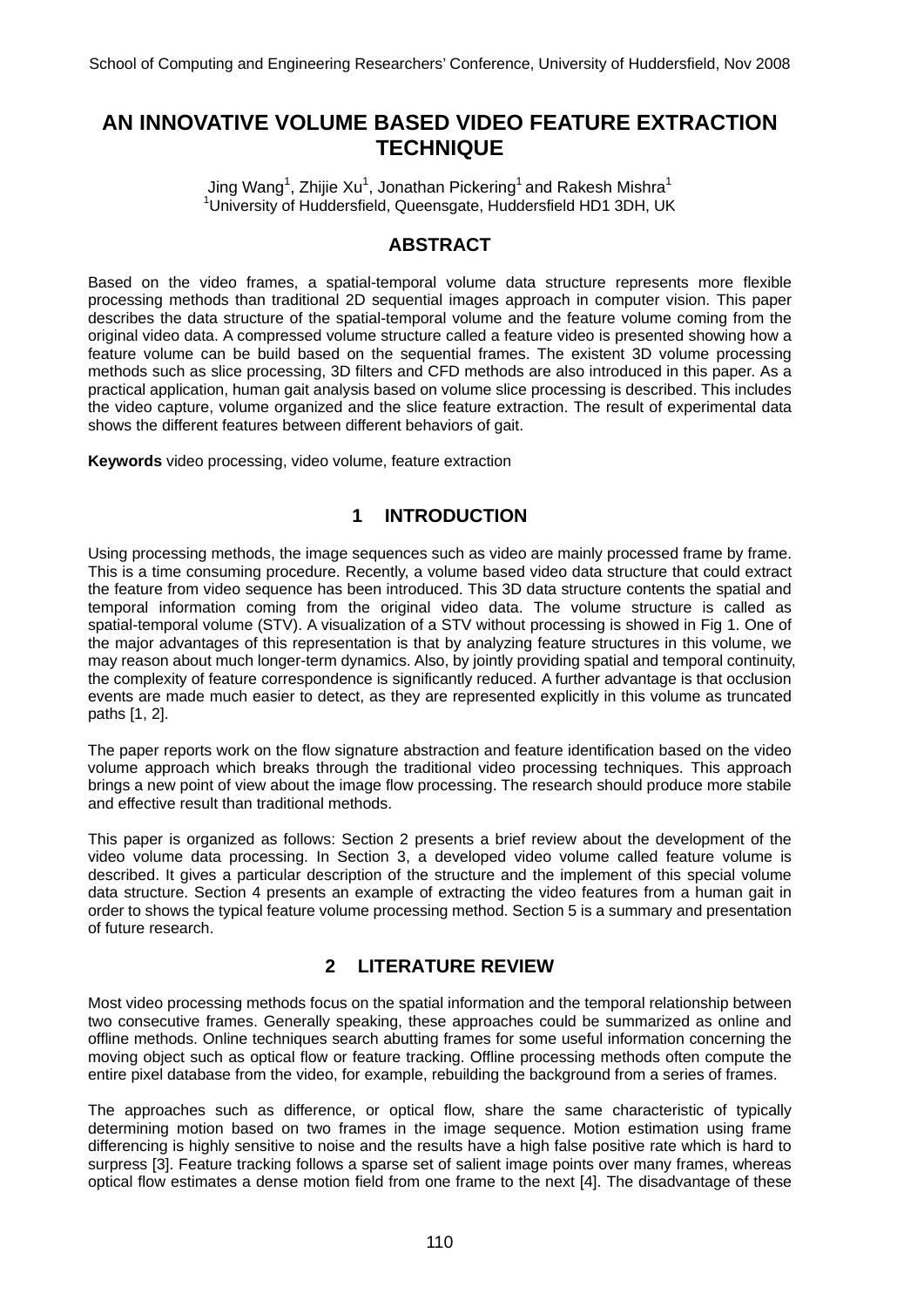approaches is the motion estimates that are both short-range and unstable feature description.

The volume data structure was introduced to emphasize the temporal continuity and change from a video data. The use of spatial-temporal volumes were first pioneered in 1985 by Aldelson and Bergen [5], who used motion models based on energy and impulse response to filters. There are many existed methods for analyzing this 3D data. One way to analyze the STV is to consider it as being formed by a stack of two-dimensional temporal slices. Three basic volume slices have been built. As showed in Fig2.

- 1. XY shows the traditional frame from the video. It presents the visual information and the feature distributing at a particularly time.
- 2. XT slice means a spatial-temporal slice and emphasizes the changes happened on the horizon. This slice usually shows some bars and ripples. The special texture contains some important information comes from original video data according to different applications.
- 3. YT slice shows the same meaning but puts the basic information gathered from the vertical direction.

These slices have been studied in for a variety of problem domains: to infer feature depth information [6], generating dense displacement fields [7], camera work analysis [8], motion categorization [9], the detection of parked vehicles [10], ego-motion estimation [11], for use in advanced navigation systems [12] and view synthesis [13].

Another way to analyze the STV is to process the 3D data directly. In the approach the spatial-temporal volume for scene segmentation has been used to process the structures found in the entire volume, rather than by analyzing distinct slices. A variety of techniques for doing so have been studied. These include: spatial-temporal manifolds [14], the 3D structure tensor [15], mean shift analysis [16], Fourier analysis [17] and deformable shape models [10]. Very recently, level set evolution equations have been successfully used for spatial-temporal segmentation [18]

# **3 FEATURE VOLUME STRUCTURE**

Basically, all the STV data is the 3D data. As showed in Fig 1, original STV data comes from the video frames one by one according to the temporal order. This reorganization keeps every pixel and transforms them into the 3D space which may be realized as a kind of *voxels* space. That means features in this volume are not extracted. All the data had to be processed after the 3D volume are built. This logic could introduce some problems. One significant problem is that the STV data space could be too big to deal with. The size of this volume has relationship with the frame size and the time durance of the video. For example, a 320\*240 pixels image with 150 slices in the volume should consume 33MB memory space in the computer. This is only the 5 seconds video frames if the fps=30. Processing this huge volume is also a time consuming procedure.

A new feature volume structure is introduced in order to solve this problem. This feature volume has two important parts, the pre-processing frame data and the compressed volume structure. The new feature volume only keeps useful feature in each frame, which means before the 3D volume is organized, some traditional image processing methods has been used in each frame for the rough feature coming from the images. Useful image processing methods such as optical flow or partner recognition approaches could extract the rough feature from the frames. This method removes the useless pixels and abstracts the useful feature dependant on the application. It also reduces the data volume and more important, building the 3D feature volume and the pre-processing of the video frame is a parallel processing if the *producer-consumer structure* [19] is used.

Notice this feature volume has a low level of the entropy. The compressing technology could give an approximate result. It takes advantage of an opportunity to organize the feature slice by the time order into a video and use the video compression technology for the feature volume. That means some popular compression method and file structures can be used in the volume compression applications. The meaningless area in the video could be compressed automatically based on different file format and normative code such as MPEG or DVIX. Compared with the example above, the 320\*240 with 150 slices volume costs only 130KB if it is an AVI file and the DVIX code.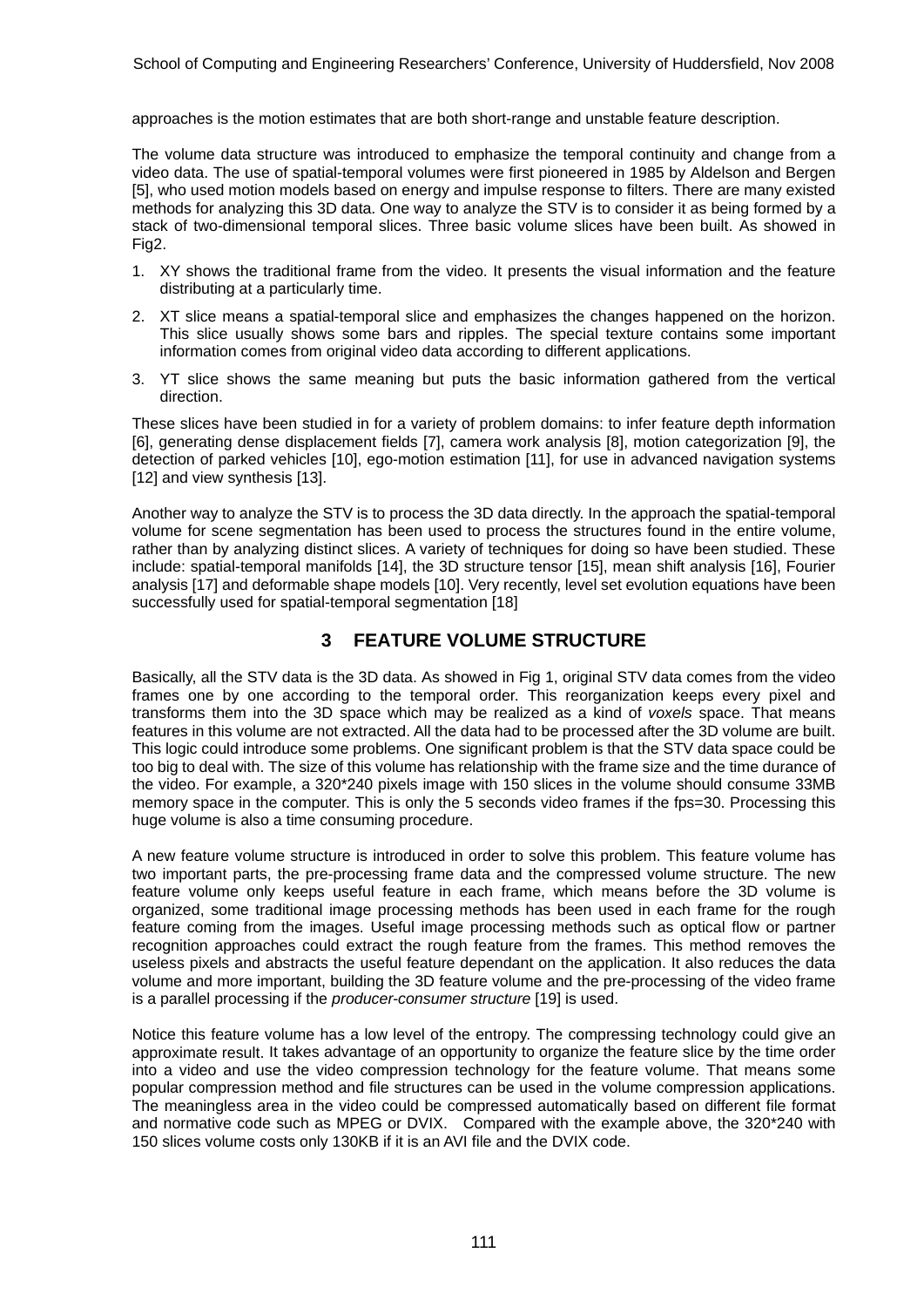# **4 ONE APPLICATION OF THE FEATURE VOLUME**

As a basic data for the volume processing, the feature volume could be used as input for the volume feature extraction. In order to explain the details about the typical processing steps, a human gait analysis based on the volume slice is introduced as an example. The target of this application is extracting the features of the gait. Some basic features such as walking speed and cycle need to be extracted.

The slice is one approach in the volume processing method that has been mentioned in Section 2. Compared with the slice coming from original STV, the human gait analysis is based on the feature volume. Further processing is mainly based on the feature slice from the XT-planes. The following parts of the section present each step according to this application.

#### **Capturing the video footage**

The video is captured in a sunny outdoor environment. The content of this video is a walker crossing a road. Fig 3 shows a snapshot coming from this capture. We captured three different videos. That is walking from left to right, walking from right to left and running from left to right. The frame size is 720\*480. The frame rate is 25 frames per second. In this approach, the camera is fixed, the walker walks at mostly a constant speed, the direction of walk is roughly lateral relative to the camera, and no obstacles carried by the walker are present.

#### **Building the feature video**

Based on the method mentioned in Section 3, this feature video is taken from processed frames. Some image processing methods such as image edge strengthen and noise filter has been used in this application. Simple threshold remove unnecessary pixel and change them into 0. The pre-processing pixels are the basic data of the feature volume and compressed as a feature video.

#### **Building the XT feature slice**

One prototype based on the Open CV and VC++ has been build. Based on the feature video extracted from the original video, the feature slices could be composed directly from the existent volume cube. That means the video volume feature data saved as a compressed feature video should be decompressed and provided the information required to build the feature slice. Fig 4 shows the basic logic of the prototype for building a feature slice. The time consuming of this operation is based on the duration of the feature video, the frame rate and the size of the frame.

The XT-slice indicates that the head undergoes pure translation during normal walking. Fig 5a shows an XT-slice obtained near the walker's head; An XT-slice of the volume near the walker's ankle reveals a unique braided signature for walking patterns. Fig 5b shows the walker's legs crossing over one another as the walker walks from left to the right. These braided patterns are generated by all human walkers.

The XT slice near the human head explains the main track and direction of the human. This texture reflects the head movement during a special time portion. It shows the main body movement because the experience that the head always keep the same speed and direction with the body. The straightness shows whether the person moves at a symmetrical speed. The size of the angle shows the speed of the walker. As an especial example, the static object in that XT slice shows as some vertical bars. That means the angle of the line with the horizontal direction reflect the speed of the walker. The straightness shows the dynamic process of the transform of the speed.

#### **XT feature slice processing**

In order to get a clear line from the complicated bars, the vertical bars need to be reduced automatically. One effective method is judged the vertical bars as some kind of background. This idea is based on the traditional methods that the static object in the images should be realized as the background and the static object always shows as the vertical bars in the XT slices. This background is easier to build in the XT slice because this slice contains the temporal information natively. That means we could build a background with some 2D image processing methods rather than frames difference methods.

One appropriate method is a statistical median along with the temporal direction. Usually, this method needs to ransack the whole video to get only one median value. Because the slice has been built when the feature volume is established, this XT slice could be processed as an image with a traditional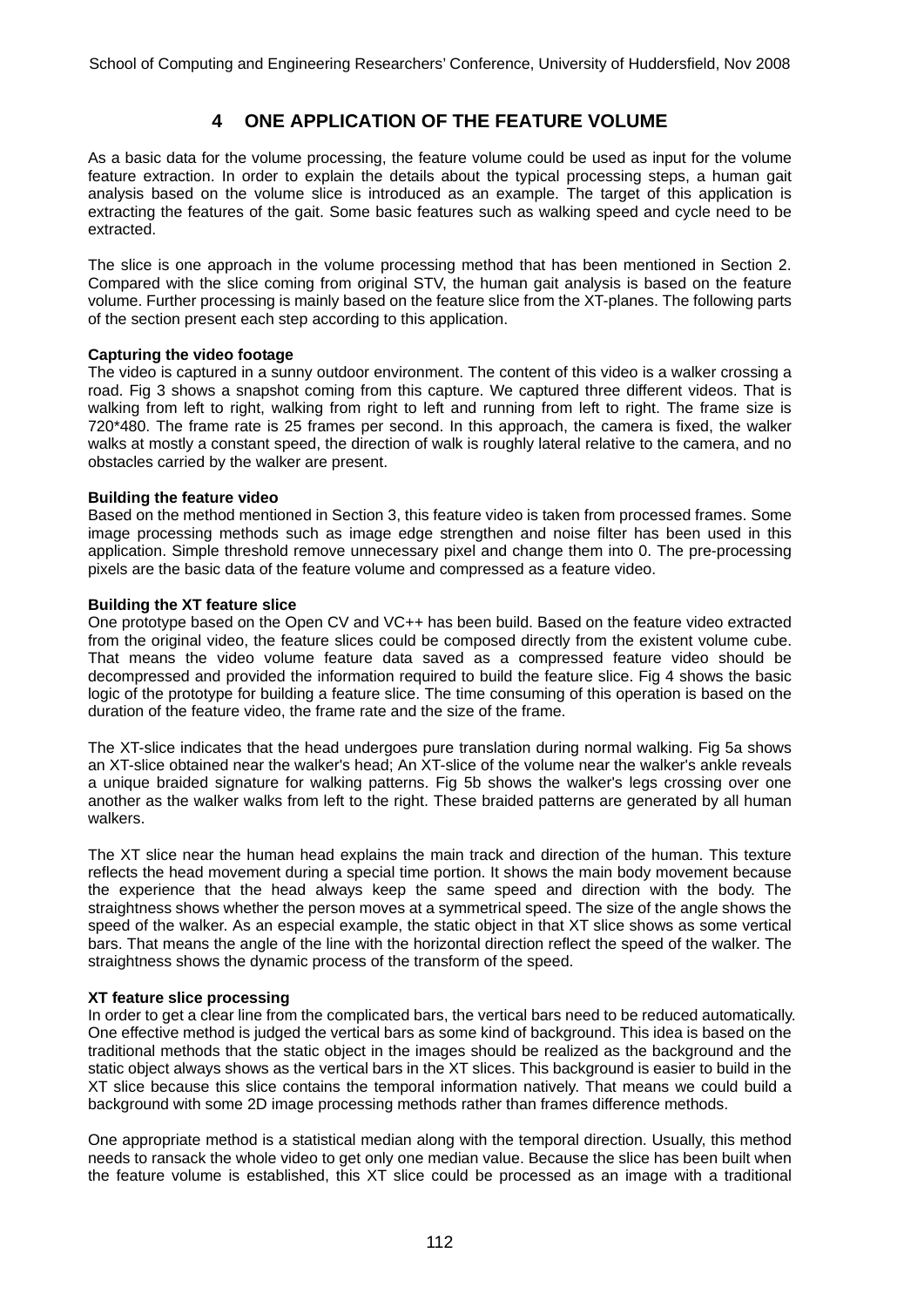median filter. The size of this filter is the *h\*1 (pixels)*. The *h* denotes the number of frames. Based on the same theory, the background of the XT slice near the ankle could also be processed with the same median filter. Fig 6a and Fig 6b shows the background built by the median filter. Fig 6c and Fig 6d shows the slices which are remove the background based on the absolute images difference.

#### **Feature analysis and experimental results**

The main processing steps of the head slices are based on the line fitting. The result of this fitted line is shows in Fig 7. This line fitting method is based on the edge detection. This approach locates a straight edge in a rectangular search area. The method locates the intersection points between a set of parallel search lines and the edge of an object. It determines the intersection points based on their contrast and slope and calculates a best-fit line based on these points.

The edge detection method is a simple detector of the edge based on the threshold. The method uses the pixel value at any point along the pixel profile to define the edge strength at that point [21]. In order to find and fit the head slice whit a straight line, the fitting threshold is set to 70.

The main processing steps of the ankle slices and the results are showed in Fig 8. In this application, removing small particles from the ankle slice is based on low pass and high pass filters [21]. After removing the small particles, the ankle slice shows a series of footprints from a top view. This processed slice presents a spatial X-component and temporal track.

This cycle is easy to get after measuring the coordinates of the objects. Three different kinds of video are measured respectively. Table 1 shows details of these video features. The different speed and different direction of the walker could be easily judged from the characters of these data. The larger angle of the best fit-line shows the higher speed of the walker. The greater straightness shows greater constancy. The spatial cycle shows the span of the two legs and the temporal cycle show the frequency of the alternation of legs.

These feature data could be used in different high-level application. For example, a stick model of a person could be easily built based on these data. Stick models could be used to analyze the movement of athletes in order to improve their motion. Furthermore, distinguishing the normal and deviant behavior in surveillance system could also benefit from this kind of stick models.

## **5 FUTURE WORK AND SUMMARY**

Research on the processing methods of the feature volume is needed. Existed 3D STV methods only focused on the traditional image data, which means 2D feature slices and 3D filters are also a development of the original image processing methods. Feature slices mapping the 3D spatial and temporal volume into a 2D environment and manages the data as traditional image data. On the other hand, 3D filters are all developed from existed 2D filters.

Beyond the image processing area, many other researchers pay more attention on the 3D feature data. For example, Computational Fluid Dynamics (CDF) research area shows many practical approaches for the handling of 3D fluid features. These approaches could transplant into the computer vision area for the 3D video features. The only difference is that CFD data source comes from sensors while feature volume data source comes from different image processing systems. After mapping the feature volume in a CFD 3D matrix, we could apply some CFD models on the video feature extraction. In order to serve data for CFD models, the feature volume must be a 3D vector field. An ideal vector field in the image processing area is optical flow. Pushing the 2D optical flow fields into the feature volume builds a 3D vector field. The third dimension of optical flow is time value.

For example, given a velocity vector  $\mathbf{F} = (\mu, v, w)^\mathsf{T}$  equal to the flow velocity we may write the Navier-Stokes equations. These equations are based on the principle of conservation of mass, momentum and energy and are presented in continuity equation (1), momentum equation (2) and energy equation (3). These CFD models are derived from Newton`s second law and the first law of thermodynamics. [22]

$$
\frac{\partial u}{\partial x} + \frac{\partial v}{\partial y} + \frac{\partial w}{\partial z} = 0 \tag{1}
$$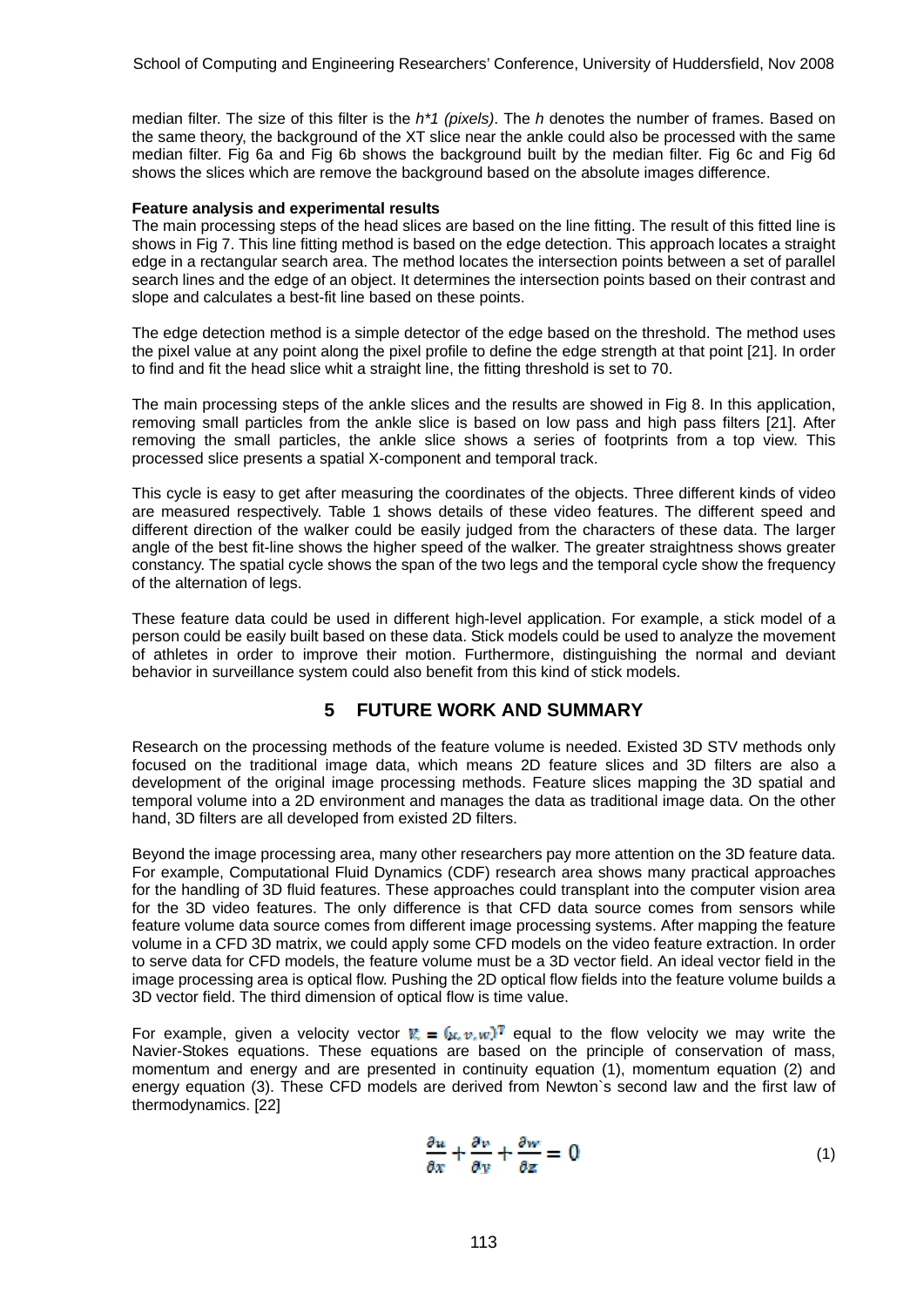School of Computing and Engineering Researchers' Conference, University of Huddersfield, Nov 2008

$$
\frac{D\mathcal{V}_{\infty}}{\mathbb{E}\epsilon} = \frac{1}{\rho} \nabla p + \nu \nabla^2 V_{\infty} + f_{\infty}
$$
 (2)

$$
\rho c_p \frac{p_T}{n_E} = -\left(\frac{\partial q_x}{\partial x} + \frac{\partial q_y}{\partial y} + \frac{\partial q_z}{\partial z}\right) + \dot{q}_h
$$
\n(3)

These conservation equations contain the surface forces, viscous stress and energy information based on the velocity vector and the Navier-Stokes equations. Mapping these theoretic models into feature video with optical flow vector field may change the physical meaning in the real-world. The force, pressure, viscous stress and energy values and their rate of changes could introduce correlative values which characterize the significant features in the optical flow vector field. Different distributions of the flow vectors show different feature value in the CFD models. That could be used in the video segmentation approach if the classifications of the optical flow vectors are needed.

The volume based video feature extraction introduces an innovative approach for the video analysis. This approach pays more attention on the temporal changes and the relationship of the moving objects between different frames. A significant feature could be extract directly from the volume based on 3D data processing methods rather than traversal in the whole video by 2D image processing methods. The effective feature volume contains different features in different applications. The useful feature could save as a compressed file in the 3D feature video format. The deep processing methods based on this feature volume usually bring more feature than frame processing because the additional temporal information and so many reliable 3D signal processing methods.

#### **REFERENCES**

- [1] CONRAD J. and RISTIVOJEVIC M. (2004), *Joint Space-Time Image Sequence Segmentation: Object Tunnels and Occlusion Volumes*. International Conference on Acoustics, Speech and Signal Processing, pp. 9-12.
- [2] SWAMINATHAN R., KANG S.B., CRIMINISI A. and SZELISKI R. (2002), *On the Motion and Appearance of Specularities in Image Sequences.* European Conference in Computer Vision.
- [3] COLLINS T. (2004), *Analyzing Video Sequences Using the Spatio-Temporal Volume.* MSc Informatics Research Review.
- [4] SAND P. and TELLER S. (2006), *Particle Video: Long-Range Motion Estimation Using Point Trajectories*, CVPR, pp. 2195-2202.
- [5] ALDELSON E. and BERGEN J.R. (1985), *Spatiotemporal Energy Models for The Perception of Motion*. Journal Optical Society of America, Vol.2, pp. 284-299.
- [6] Baker H.H. and Bolles R. C. (1988), *Generalizing Epipolar Plane Image Analysis on the Spatio-Temporal Surface*. n Proceedings of the DARPA Image Understanding Workshop, pp.33-48.
- [7] LI Y., TANG C.K. and SHUM H.Y. (2001), *Efficient Dense Depth Estimation from Dense Multi-Perspective Panoramas*. International Conference on Computer Vision, pp. 119-126.
- [8] KUHNE G., RICHTER S. and BEIER M. (2001), *Motion-Based Segmentation and Contour based Classification of Video Objects*. The 9th ACM international conference.
- [9] NGO C.W., PONG T.C. and ZHANG H.J. (2003), *Motion Analysis and Segmentation through Spatio-Temporal Slice Processing*. IEEE Transactions on Image Processing, pp. 341-355.
- [10] HIRAHARA K., CHENGHUA Z. and IKEUCHI K. (2003), *Panoramic-View and Epipolar-Plane Image Understandings for Street-Parking Vehicle Detection*. ITS Symposium.
- [11] ONO S., KAWASAKI H., HIRAHARA K. and KAGESAWA, M. (2004), *Ego-Motion Estimation for Efficient City Modeling Using Epipolar Plane Range Image Analysis*, in TSWC2003.
- [12] KAWASAKI H., MURAO M., IKEUCHI K. and SAKAUCHI M. (2004), *Enhanced Navigation Systems with Real Images and Real-Time Information*. International Journal of Computer Vision, vol. 58, No.3, pp.237-247.
- [13] RAV-ACHA A. and PELEG P. (2004), a Unified Approach for Motion Analysis and View Synthesis. 2nd International Symposium on 3D Data Processing, Visualization, and Transmission,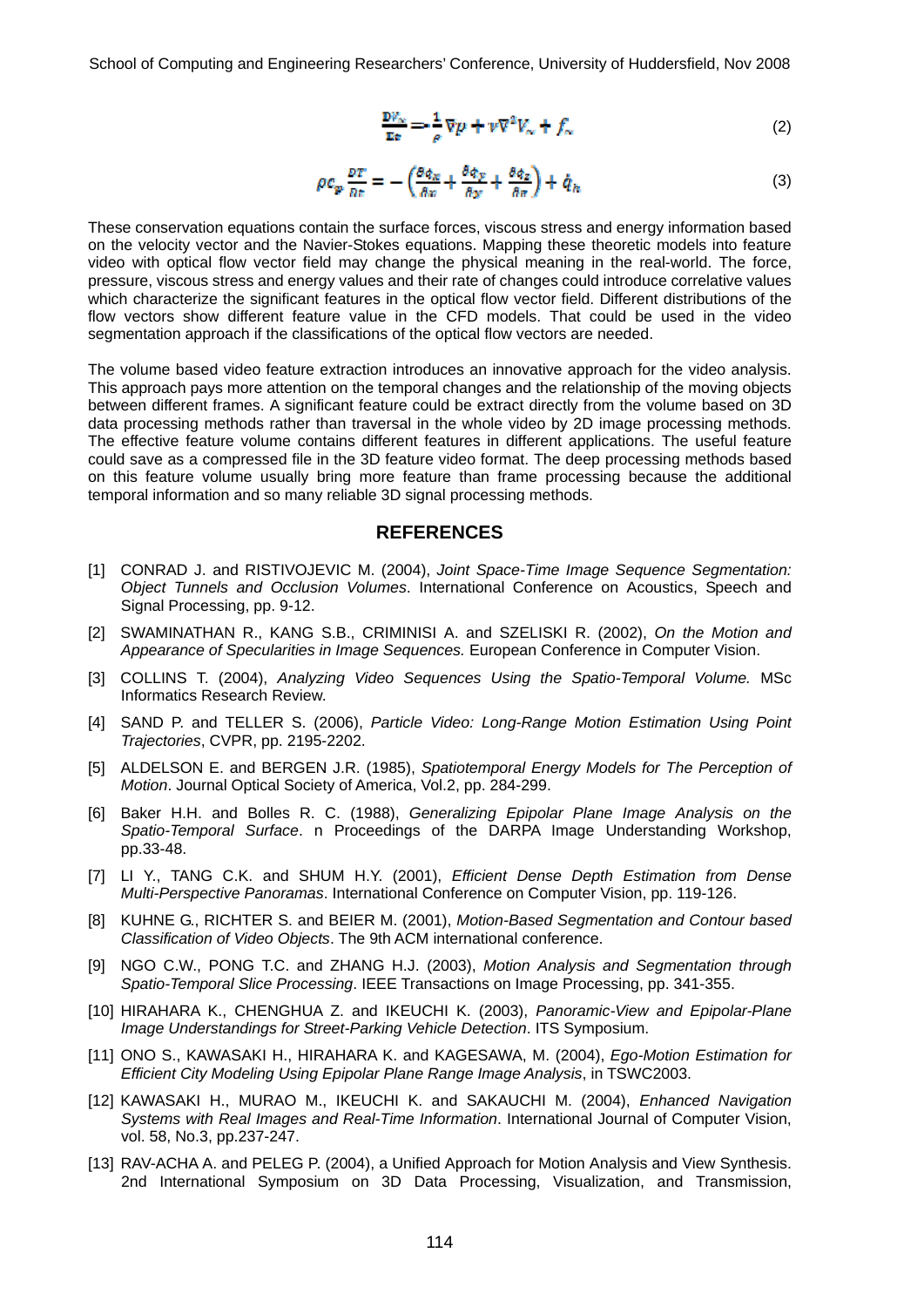School of Computing and Engineering Researchers' Conference, University of Huddersfield, Nov 2008

pp.717-724.

- [14] BAKER H.H. and GARVEY T.D. (1991), Motion Tracking on the Spatiotemporal Surface. The IEEE Workshop of Visual Motion, pp.340-345.
- [15] NGO C.W., PONG T.C. and ZHANG H.J. (2000), *Motion Characterization by Temporal Slice Analysis*. IEEE Conference on Computer Vision and Pattern Recognition.
- [16] DEMENTHON D. and MEGRET R. (2002), *Spatio-Temporal Segmentation of Video by Hierarchical Mean Shift Analysis*. Statistical Methods in Video Processing Workshop, pp.800-810.
- [17] OHARA Y., SAGAW R., ECHIGO T. and YAGI Y. (2004), *Gait Volume: Spatio-Temporal Analysis of Walking*. The fifth Workshop on Omni directional Vision, Camera Networks and Non-classical cameras, pp.79-90.
- [18] MITICHE A., FEGHALI R. and MANSOURI, A.(2003), *Motion Tracking as Spatio-Temporal Motion Boundary Detection*, Journal of Robotics and Autonomous Systems, Vol. 43, pp.39-50.
- [19] GREGORY R. A. (2000), *Foundations of Multithreaded, Parallel, and Distributed Programming.*  ISBN. 0201357526, pp.27-69.
- [20] Open CV Wiki-pages, [http://opencvlibrary.sourceforge.net](http://opencvlibrary.sourceforge.net/)
- [21] NI Developer Zone, *Line profile,* <http://zone.ni.com/devzone/cda/epd/p/id/5560>
- [22] TUNCER C., JIAN P.S., FASSI K. and ERIC L. (2005), *Computational Fluid Dynamics for Engineers.* HoriZones Publishing, Springer, ISBN. 3540244514, pp.42-46.



Figure1: 3D Video volume structure



Figure 3: Footage of the human gait (one frame from a video)





Figure 2: STV slices



Figure 4: Flowchart of building a feature slice



Figure 5: Two feature slices coming from gait video